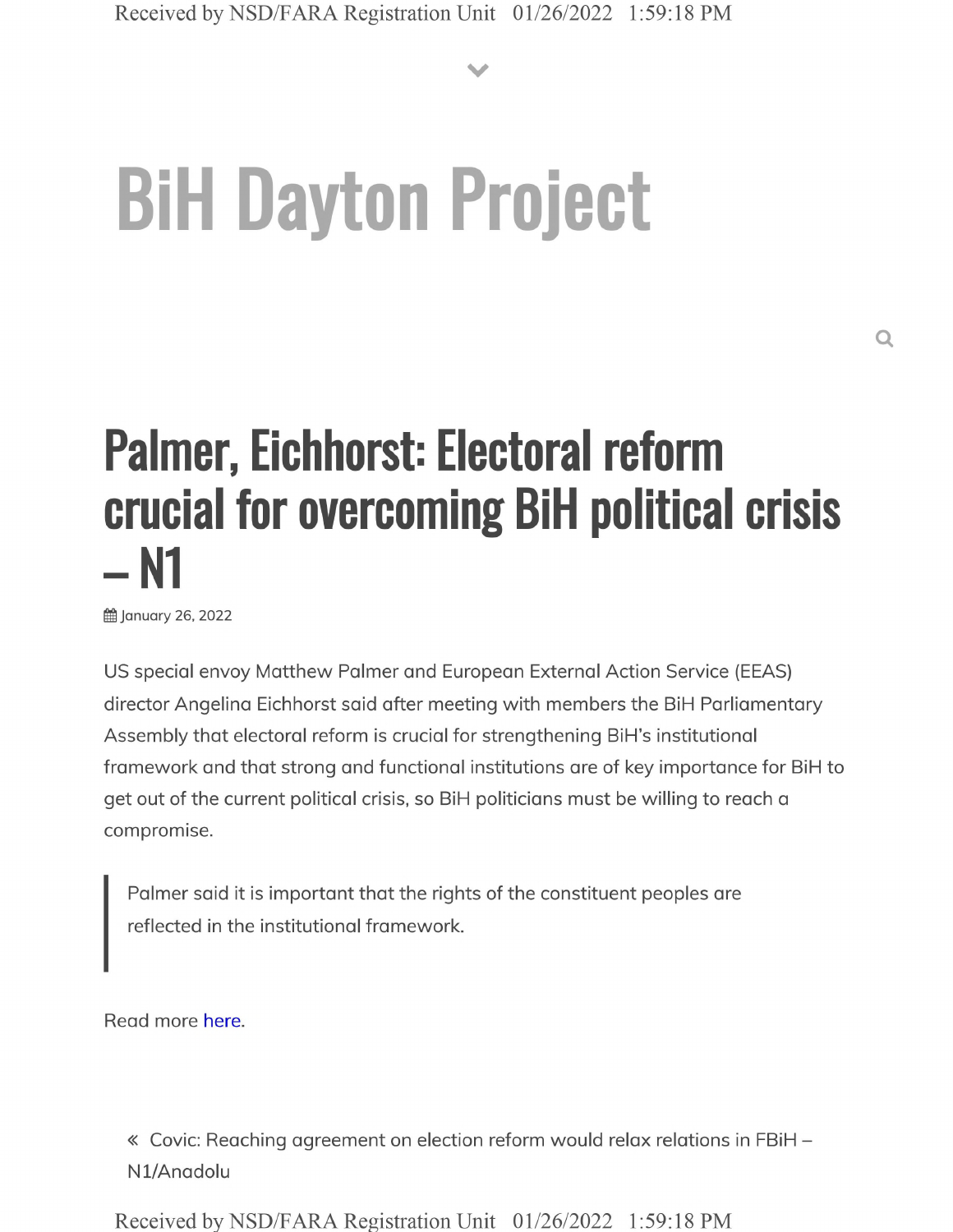## **RELATED POSTS**



**Covic: Reaching agreement on election reform would relax relations in FBiH - Nl/Anadolu 曲 January 26, 2022** 



**Milanovic: Dodik is Croatia's interlocutor and should not be sanctioned - HINA 的 January 26, 2022**